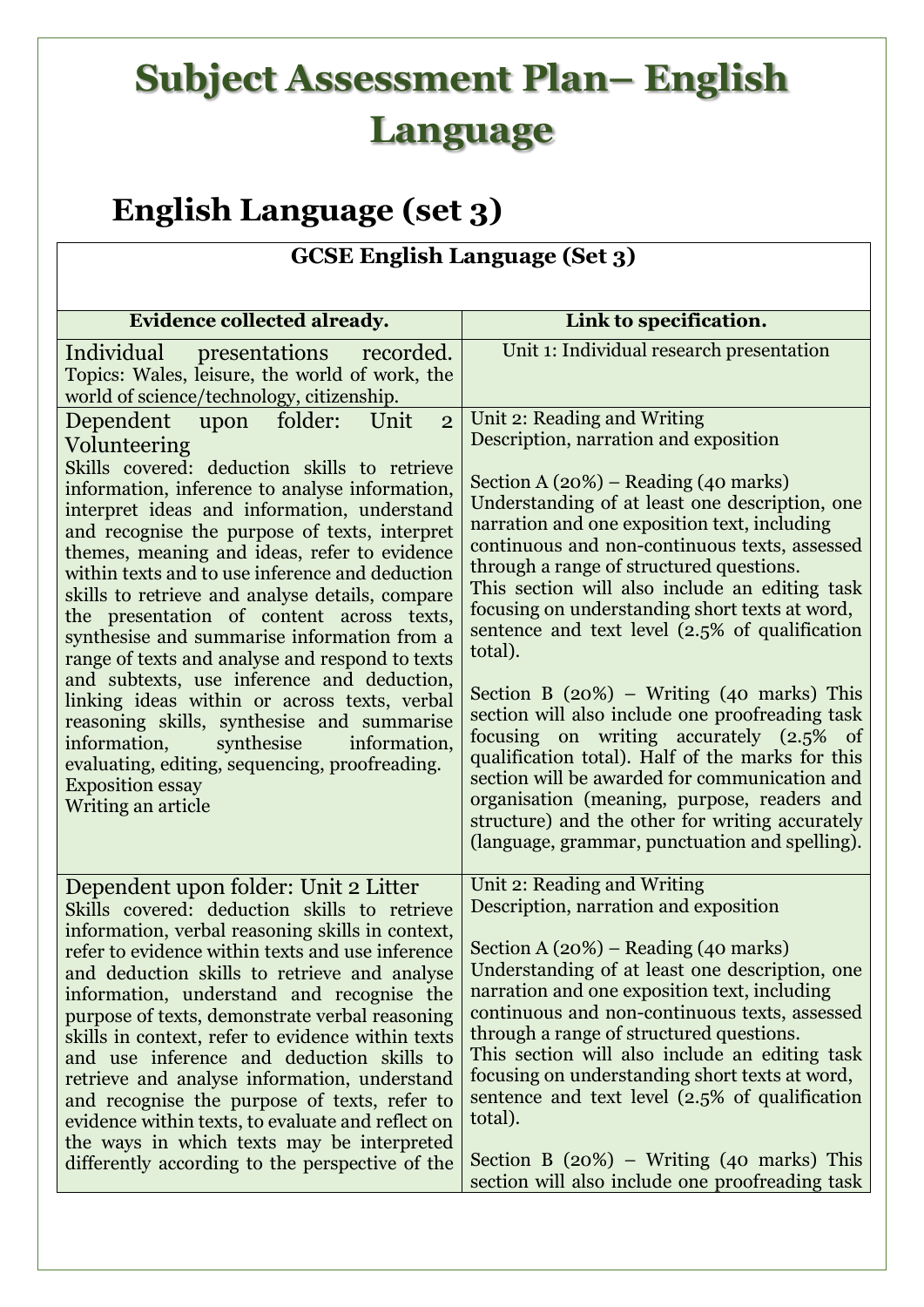## **Subject Assessment Plan– English Language**

| reader and distinguishing between facts or<br>evidence and opinions, bias and argument,<br>summary, synthesise information effectively<br>from more than one text, interpret themes,<br>meaning and ideas in a text and to use inference<br>and deduction skills to retrieve and analyse<br>details, o interpret meaning and demonstrate<br>verbal reasoning, refer to evidence within texts<br>and use inference and deduction skills to<br>retrieve and analyse information, editing,<br>sequencing, proof reading.<br><b>Account writing</b><br><b>Exposition essay</b>                                   | focusing on writing accurately (2.5% of<br>qualification total). Half of the marks for this<br>section will be awarded for communication and<br>organisation (meaning, purpose, readers and<br>structure) and the other for writing accurately<br>(language, grammar, punctuation and spelling).                                                                                                                                                                                                                                                                                                                                                                       |
|--------------------------------------------------------------------------------------------------------------------------------------------------------------------------------------------------------------------------------------------------------------------------------------------------------------------------------------------------------------------------------------------------------------------------------------------------------------------------------------------------------------------------------------------------------------------------------------------------------------|------------------------------------------------------------------------------------------------------------------------------------------------------------------------------------------------------------------------------------------------------------------------------------------------------------------------------------------------------------------------------------------------------------------------------------------------------------------------------------------------------------------------------------------------------------------------------------------------------------------------------------------------------------------------|
| Dependent upon folder: Unit 3 Selfie<br>Skills covered: deduction skills to retrieve                                                                                                                                                                                                                                                                                                                                                                                                                                                                                                                         | Unit 3: Reading and Writing<br>Argument, persuasion, instructional                                                                                                                                                                                                                                                                                                                                                                                                                                                                                                                                                                                                     |
| information and to refer to evidence within<br>texts, interpret meaning and ideas, interpret<br>meaning and ideas in challenging writing,<br>demonstrate verbal reasoning skills when<br>sequencing, summary, use inference and<br>deduction skills to retrieve and analyse<br>information from written texts and reflect on<br>the ways in which texts may be interpreted,<br>understand and recognise the reliability of<br>texts.<br><b>Formal letter</b><br>Persuasive guide                                                                                                                             | Section A (20%) – Reading (40 marks)<br>Understanding of at least one argumentation,<br>one persuasion and one instructional text,<br>including continuous and non-continuous texts,<br>assessed through a range of structured<br>questions.<br>Section B (20%) – Writing (40 marks) One<br>compulsory persuasion writing task. Half of the<br>marks for this section will be awarded for<br>communication and organisation (meaning,<br>purpose, readers and structure) and the other<br>half for writing accurately (language, grammar,<br>punctuation and spelling).                                                                                                |
| Dependent upon folder: SAM's Dogs<br>Skills covered: demonstrate verbal reasoning<br>skills, synthesising, understand and recognise<br>the purpose of texts, synthesis and summary,<br>ability to distinguish between facts, evidence<br>and opinions, inference and deduction skills to<br>retrieve and analyse information and to refer to<br>evidence within texts reflect on the ways in<br>which texts may be interpreted, interpret<br>meaning and ideas in challenging writing and<br>understand and recognise the reliability of<br>texts, comparison.<br><b>Formal letter</b><br>Persuasive leaflet | Unit 3: Reading and Writing<br>Argument, persuasion, instructional<br>Section A $(20\%)$ – Reading $(40 \text{ marks})$<br>Understanding of at least one argumentation,<br>one persuasion and one instructional text,<br>including continuous and non-continuous texts,<br>assessed through a range of structured<br>questions.<br>Section B $(20%)$ – Writing $(40 \text{ marks})$ One<br>compulsory persuasion writing task. Half of the<br>marks for this section will be awarded for<br>communication and organisation (meaning,<br>purpose, readers and structure) and the other<br>half for writing accurately (language, grammar,<br>punctuation and spelling). |
| In the event there is missing assessment<br>material, account maybe taken of other material<br>in the folder to arrive at assessment.                                                                                                                                                                                                                                                                                                                                                                                                                                                                        |                                                                                                                                                                                                                                                                                                                                                                                                                                                                                                                                                                                                                                                                        |